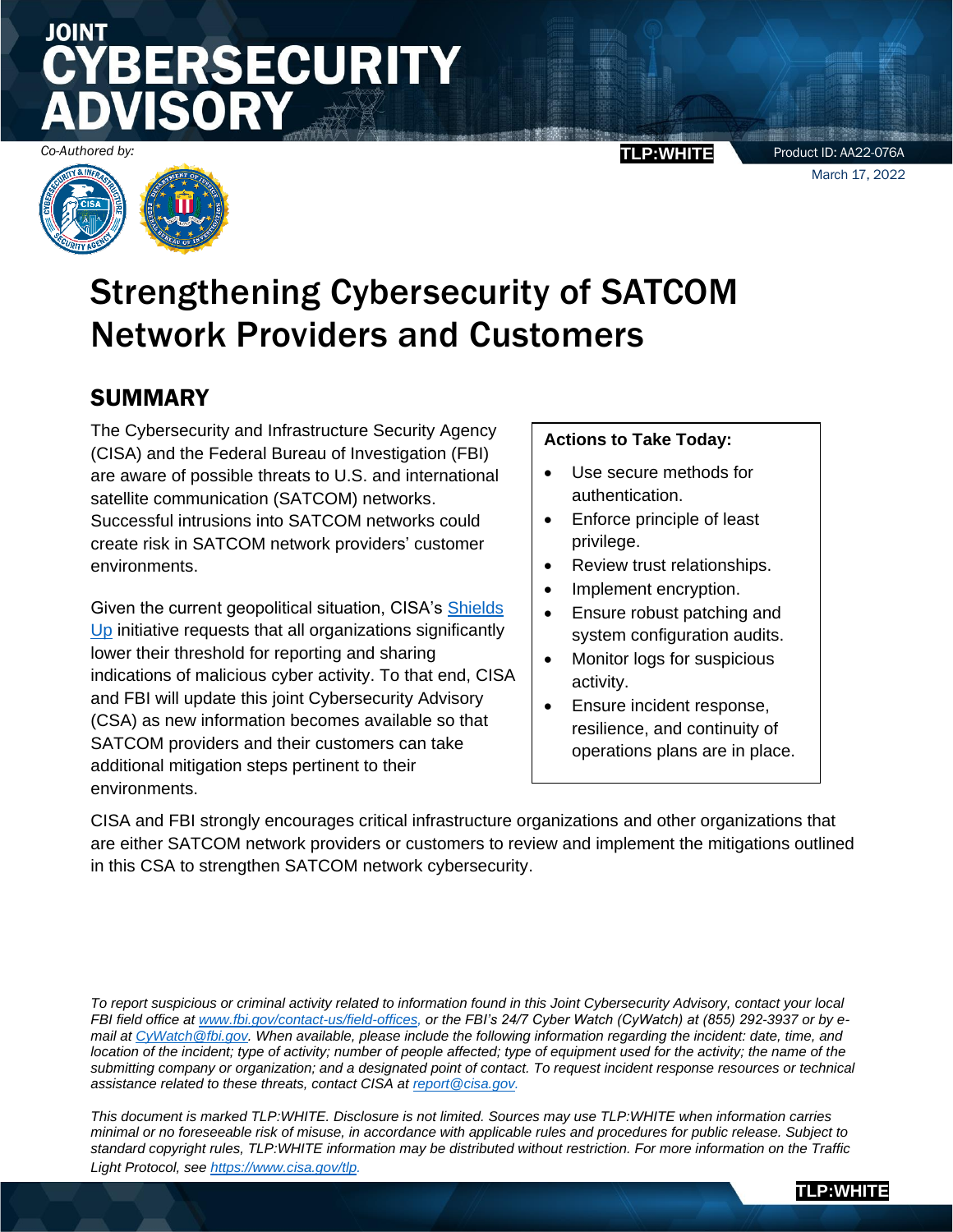#### CISA | FBI **TLP:WHITE**

#### MITIGATIONS

CISA and FBI strongly encourages critical infrastructure organizations and other organizations that are either SATCOM network providers or customers to review and implement the following mitigations:

Mitigations for SATCOM Network Providers

- Put in place **additional monitoring at ingress and egress points** to SATCOM equipment to look for anomalous traffic, such as:
	- $\circ$  The presence of insecure remote access tools—such as Teletype Network Protocol (Telnet), File Transfer Protocol (FTP), Secure Shell Protocol (SSH), Secure Copy Protocol (SCP), and Virtual Network Computing (VNC)—facilitating communications to and from SATCOM terminals.
	- $\circ$  Network traffic from SATCOM networks to other unexpected network segments.
	- o Unauthorized use of local or backup accounts within SATCOM networks.
	- o Unexpected SATCOM terminal to SATCOM terminal traffic.
	- o Network traffic from the internet to closed group SATCOM networks.
	- o Brute force login attempts over SATCOM network segments.
- See the Office of the Director of National Intelligence (ODNI) [Annual Threat](https://www.dni.gov/files/ODNI/documents/assessments/ATA-2022-Unclassified-Report.pdf) Assessment [of the U.S. Intelligence Community, February 2022](https://www.dni.gov/files/ODNI/documents/assessments/ATA-2022-Unclassified-Report.pdf) for specific state-sponsored cyber threat activity relating to SATCOM networks.

#### Mitigations for SATCOM Network Providers and Customers

- **Use secure methods for authentication,** including multifactor authentication where possible, for all accounts used to access, manage, and/or administer SATCOM networks**.** 
	- $\circ$  Use and enforce strong, complex passwords: Review password policies to ensure they align with the [latest NIST guidelines.](https://csrc.nist.gov/publications/detail/sp/800-63b/final)
	- o **Do not use default credentials or weak passwords.**
	- $\circ$  Audit accounts and credentials: remove terminated or unnecessary accounts; change expired credentials.
- **Enforce principle of least privilege through authorization policies.** Minimize unnecessary privileges for identities. Consider privileges assigned to individual personnel accounts, as well as those assigned to non-personnel accounts (e.g., those assigned to software or systems). Account privileges should be clearly defined, narrowly scoped, and regularly audited against usage patterns.
- **Review trust relationships.** Review existing trust relationships with IT service providers. Threat actors are known to exploit trust relationships between providers and their customers to gain access to customer networks and data.
	- o Remove unnecessary trust relationships.
	- $\circ$  Review contractual relationships with all service providers. Ensure contracts include appropriate provisions addressing security, such as those listed below, and that these provisions are appropriately leveraged:
		- Security controls the customer deems appropriate.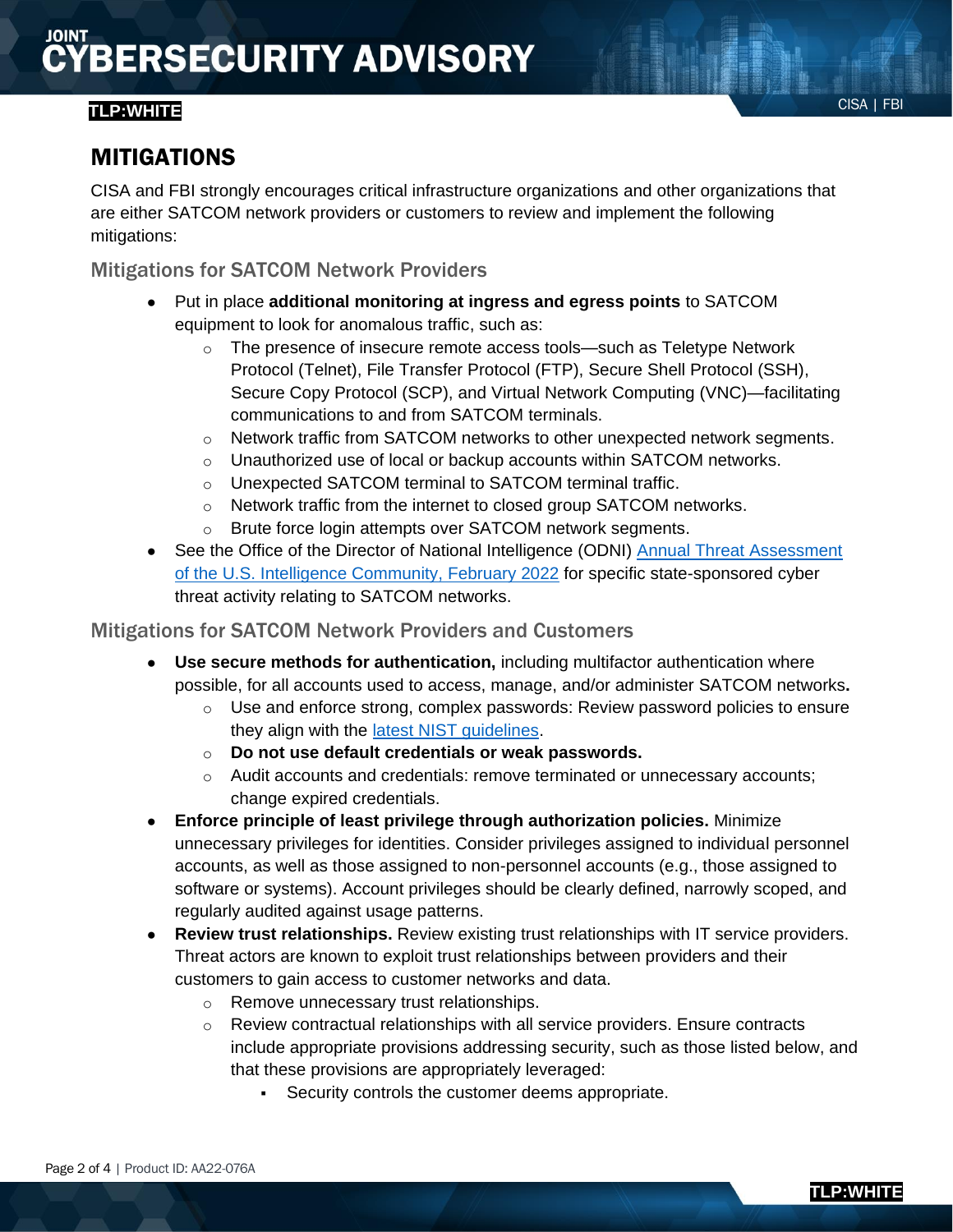## **BERSECURITY ADVISORY**

#### CISA | FBI **TLP:WHITE**

- **Provider should have in place appropriate monitoring and logging of** provider-managed customer systems.
- Customer should have in place appropriate monitoring of the service provider's presence, activities, and connections to the customer network.
- Notification of confirmed or suspected security events and incidents occurring on the provider's infrastructure and administrative networks.
- **Implement independent encryption** across all communications links leased from, or provided by, your SATCOM provider. See National Security Agency (NSA) Cybersecurity Advisory: Protecting [VSAT Communications](https://www.nsa.gov/Press-Room/News-Highlights/Article/Article/2910409/nsa-issues-recommendations-to-protect-vsat-communications/) for guidance.
- Strengthen the security of **operating systems, software, and firmware.** 
	- o Ensure robust **vulnerability management and patching** practices are in place and, after testing, immediately patch known exploited vulnerabilities included in CISA's [living catalog of known exploited vulnerabilities.](https://cisa.gov/known-exploited-vulnerabilities) These vulnerabilities carry significant risk to federal agencies as well as public and private sectors entities.
	- o Implement rigorous **configuration management programs**. Ensure the programs can track and mitigate emerging threats. Regularly audit system configurations for misconfigurations and security weaknesses
- **Monitor network logs for suspicious activity** and unauthorized or unusual login attempts.
	- o Integrate SATCOM traffic into existing network security monitoring tools.
	- o Review logs of systems behind SATCOM terminals for suspicious activity.
	- $\circ$  Ingest system and network generated logs into your enterprise security information and event management (SIEM) tool.
	- $\circ$  Implement endpoint detection and response (EDR) tools where possible on devices behind SATCOM terminals, and ingest into the SIEM.
	- $\circ$  Expand and enhance monitoring of network segments and assets that use SATCOM.
	- $\circ$  Expand monitoring to include ingress and egress traffic transiting SATCOM links and monitor for suspicious or anomalous network activity.
	- $\circ$  Baseline SATCOM network traffic to determine what is normal and investigate deviations, such as large spikes in traffic.
- Create, maintain, and exercise a **cyber incident response plan, resilience plan, and continuity of operations plan** so that critical functions and operations can be kept running if technology systems—including SATCOM networks—are disrupted or need to be taken offline.

#### CONTACT

All organizations should report incidents and anomalous activity to CISA 24/7 Operations Center at [report@cisa.gov](mailto:report@cisa.gov) or (888) 282-0870 and/or to the FBI via your [local FBI field office](https://www.fbi.gov/contact-us/field-offices) or the FBI's 24/7 CyWatch at (855) 292-3937 or [CyWatch@fbi.gov.](mailto:CyWatch@fbi.gov)